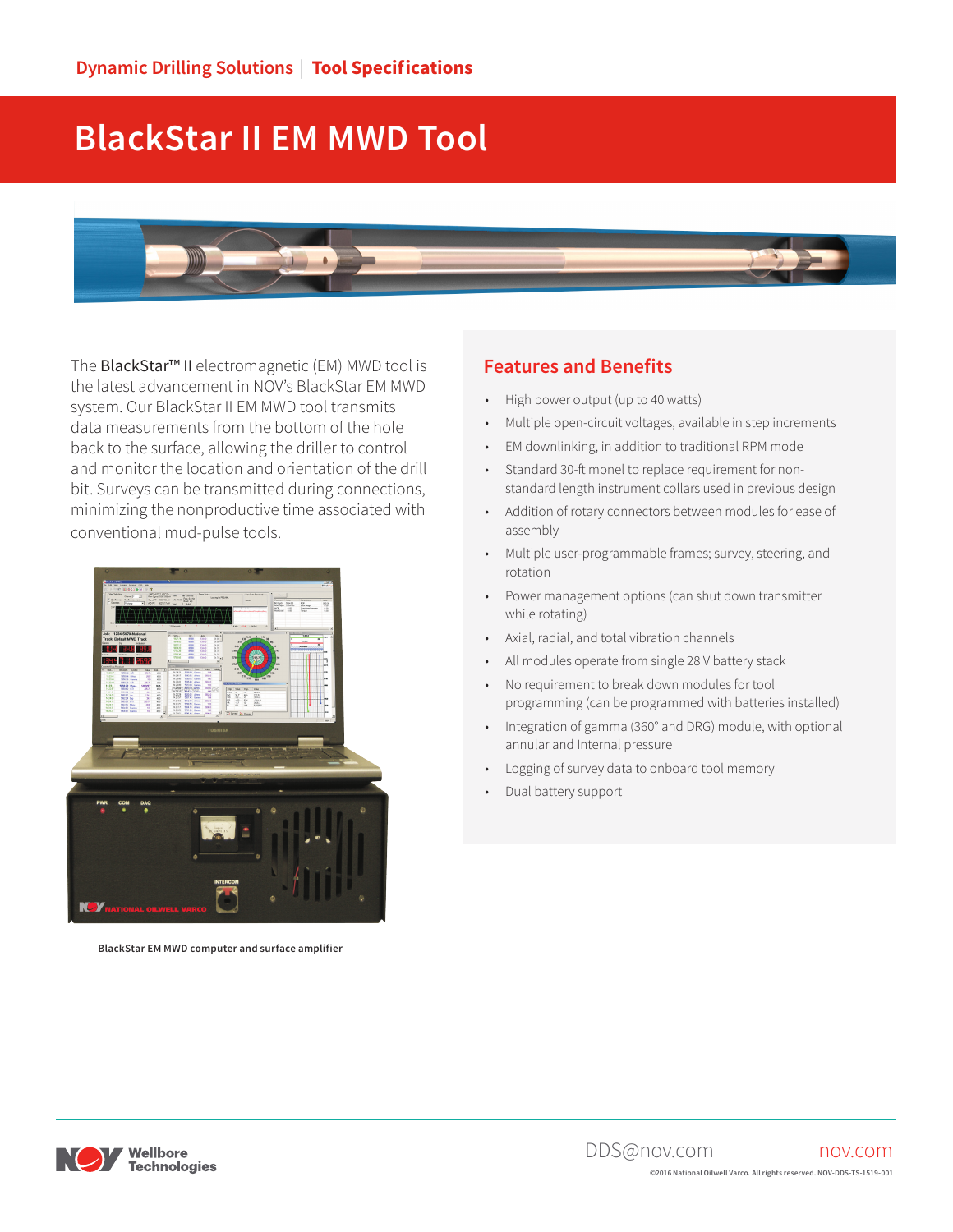## **General Tool Specifications**

| Length                       | Single battery (directional only): 28.90 ft (8.81 m)                                                                                           |  |  |
|------------------------------|------------------------------------------------------------------------------------------------------------------------------------------------|--|--|
|                              | Single battery (360° gamma/DRG): 30.75 ft (9.37 m)                                                                                             |  |  |
|                              | Dual battery option: add 7.45 ft (2.27 m) to toolstring length                                                                                 |  |  |
|                              | PWD option: add 23 in. (0.6 m) to toolstring length                                                                                            |  |  |
|                              | Mud-pulse option: add 54 in. (1.4 m) to toolstring length                                                                                      |  |  |
| <b>Size</b>                  | OD 1.875-in. (4.762-cm)                                                                                                                        |  |  |
| <b>Pressure rating</b>       | 20,000 psi (137,895 kPa)                                                                                                                       |  |  |
| Powered by lithium           | 80 to 150 operating hours depending upon borehole conditions and                                                                               |  |  |
| battery                      | transmitter power selection. Dual battery option is available.                                                                                 |  |  |
| <b>Operating temperature</b> | -40 to 302°F (-40 to 150°C)                                                                                                                    |  |  |
| Downhole data storage        | <b>DRG</b>                                                                                                                                     |  |  |
|                              | Log duration: 217 to 3,472 hr                                                                                                                  |  |  |
|                              | Logging interval: 15 seconds to 4 minutes                                                                                                      |  |  |
|                              | Time, gamma, high-side gamma, low-side gamma, left-side gamma,                                                                                 |  |  |
|                              | right-side gamma, temperature, axial vibration (max), radial vibration (max)                                                                   |  |  |
|                              | 360° gamma                                                                                                                                     |  |  |
|                              | Log duration: 150 to 2,400 hr<br>$\bullet$                                                                                                     |  |  |
|                              | Logging interval: 15 seconds to 4 minutes<br>$\bullet$                                                                                         |  |  |
|                              | Time, gamma, axial vibration (average), radial vibration (average), axial vibration                                                            |  |  |
|                              | (max), radial vibration (max)                                                                                                                  |  |  |
|                              | Smart directional sensor                                                                                                                       |  |  |
|                              | Log duration: Up to 1,000 hr (configuration dependent)<br>Survey:<br>Gx, Gy, Gz, Hx, Hy, Hz, DS temperature, axial vibration, radial vibration |  |  |
|                              |                                                                                                                                                |  |  |
|                              |                                                                                                                                                |  |  |
|                              | Steering:                                                                                                                                      |  |  |
|                              | Gx, Gy, Gz, Hx, Hy, Hz, SDS temperature, axial vibration, radial vibration<br><b>Rotation:</b>                                                 |  |  |
|                              |                                                                                                                                                |  |  |
|                              | SDS temperature, axial vibration, radial vibration                                                                                             |  |  |
|                              | Alert:                                                                                                                                         |  |  |
|                              | High temperature<br>Tool entering sleep mode<br>$\bullet$                                                                                      |  |  |
|                              | High vibration<br>Low battery voltage<br>$\bullet$                                                                                             |  |  |
|                              | Ready for EM downlink                                                                                                                          |  |  |
|                              | EM downlink success                                                                                                                            |  |  |
| <b>Downlinking</b>           | RPM and EM to change tool's mode of operation                                                                                                  |  |  |
|                              |                                                                                                                                                |  |  |

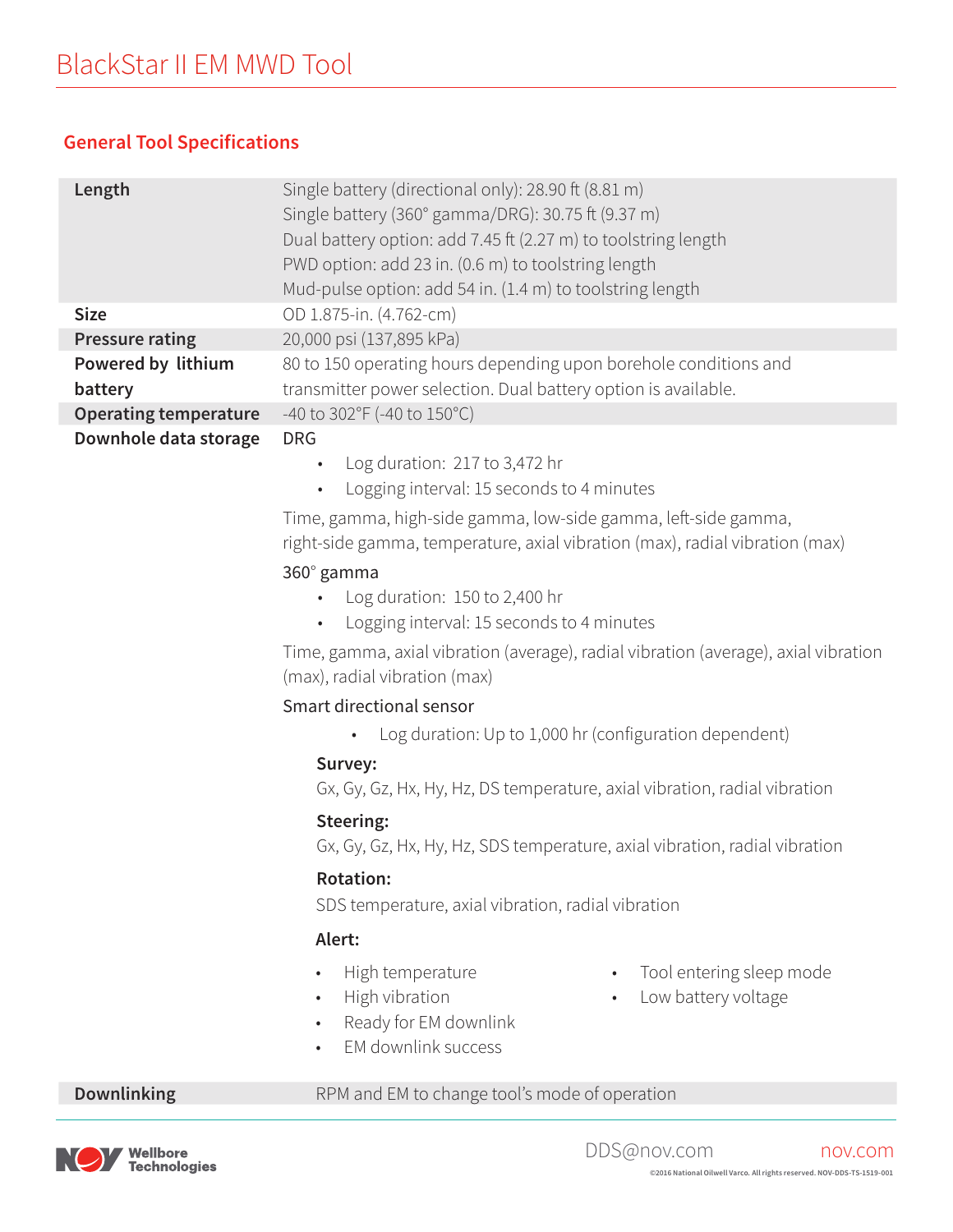## **Parameter Specifications**

| Parameter         | Range                                               | <b>Resolution</b>           | Accuracy            |
|-------------------|-----------------------------------------------------|-----------------------------|---------------------|
| Inclination       | $0$ to $180^\circ$                                  | $0.05^\circ$                | $+/- 0.1^{\circ}$   |
| Azimuth           | $0$ to $360^\circ$                                  | $0.18^\circ$                | $+/- 1.0^{\circ}$   |
| Toolface          | 0 to 360°                                           | $0.18^\circ$                | $+/- 1.5^{\circ}$   |
| Dip angle         | $+/-90^{\circ}$                                     | $0.1^\circ$                 | $+/- 0.2^{\circ}$   |
| Mag field         | 0 to 70,000 nT (gamma)                              | 100 nT                      | $+/- 200$ nT        |
| High-side gamma   | 2,000 cps                                           | 1 cps                       | $+/- 1$ max RPM 120 |
|                   | Window size 0 to 120°                               |                             |                     |
| Low-side gamma    | 2,000 cps                                           | 1 cps                       | $+/- 1$ max RPM 120 |
|                   | Window size 0 to 120°                               |                             |                     |
| Left-side gamma   | 2,000 cps                                           | 1 cps                       | $+/- 1$ max RPM 120 |
|                   | Window size 0 to 120°                               |                             |                     |
| Right-side gamma  | 2,000 cps                                           | 1 cps                       | $+/- 1$ max RPM 120 |
|                   | Window size 0 to 120°                               |                             |                     |
| Gamma             | 2,000 cps                                           | 1 cps                       | $+/- 1$ max         |
| Annular pressure  | 0 to 20,000 psi                                     | 8 psi                       | $1\%$               |
| Pipe pressure     | 0 to 20,000 psi                                     | 8 psi                       | $1\%$               |
| Temperature       | -40 to $302^{\circ}F(-40 \text{ to } 150^{\circ}C)$ | $1^{\circ}F(0.07^{\circ}C)$ | $+/- 1.0^{\circ}$   |
| Tool rotary speed | 0 to 120 RPM                                        | 4 RPM                       | $+/- 2$ RPM         |
| Radial vibration  | 0 to 18 g rms                                       | $0.01$ g rms                | $+/- 0.5$ g rms     |
| Axial vibration   | 0 to $18 \text{ g}$ rms                             | $0.01$ g rms                | $+/- 0.5$ g rms     |
| Gap current       | 60 to 2000 mA                                       | 60 mA                       | $+/- 30 \text{ mA}$ |

## **Data Transmission, 3 to 18 sec data update**

| <b>Type</b>                               | Low-frequency EM waves                      |
|-------------------------------------------|---------------------------------------------|
| <b>Operating frequency</b>                | Field configurable 2 to 12 Hz               |
| Data rates                                | 1, 1.5, 2, 2.4, 4, 4.8, 6.0 bits per second |
| Transmitted parameters Field configurable |                                             |
| Data update rates                         | 18 sec at 1 baud                            |
|                                           | 3 sec at 6 baud                             |